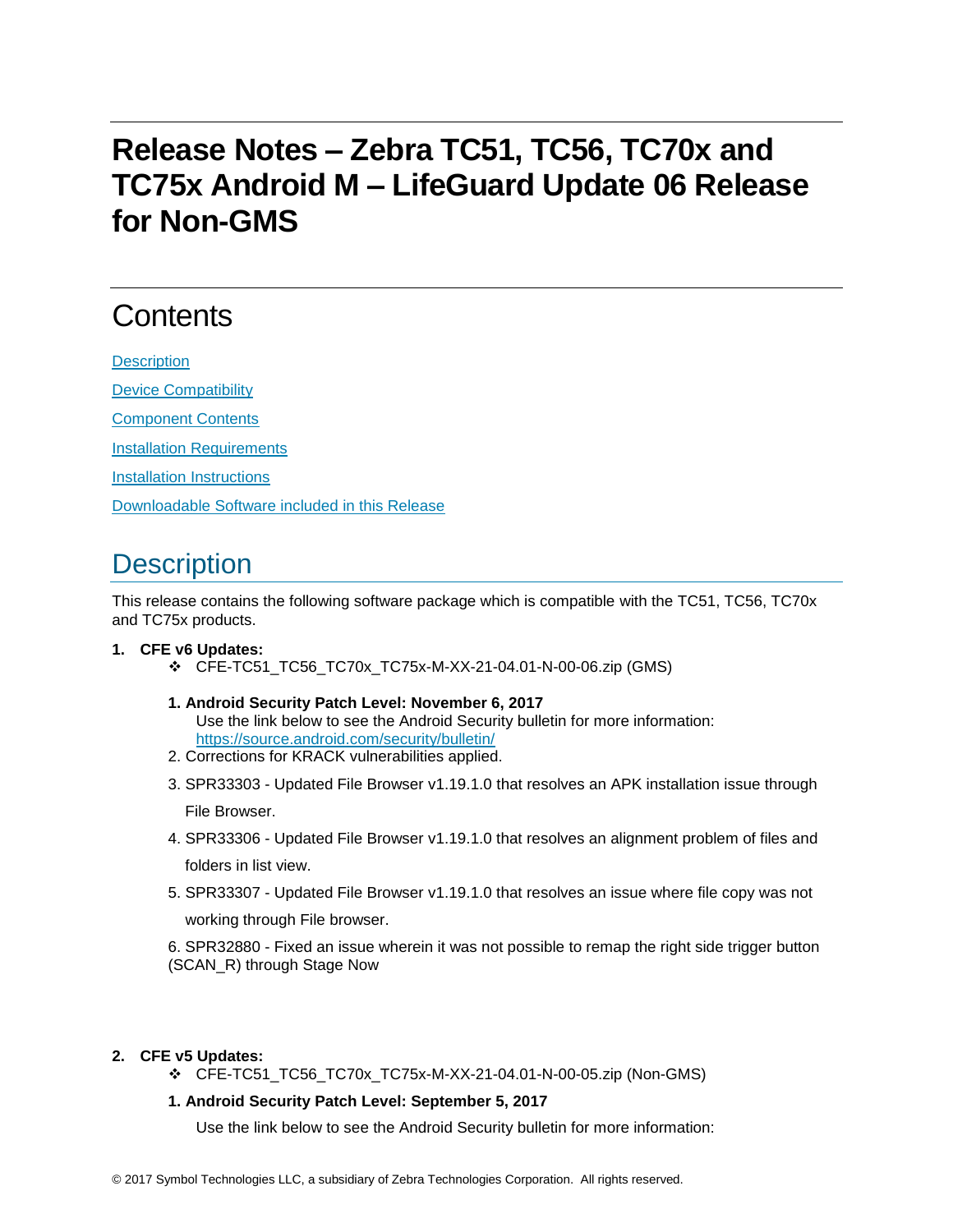<https://source.android.com/security/bulletin/>

- 2. SPR-32387 Resolved an issue where in TC51 failed to join multicast group.
- 3. SPR-32894 Resolved an issue wherein the Airwatch Agent is denied permission to use MX.
- 4. Included fix for BlueBorne Vulnerability.
- 5. Resolved an issue in MX to prevent leakage of configuration parameters.
- 6. SPR-31931 Resolved an issue where in TC75x doesn't get IP address.
- 7. SPR-32781 Resolved an issue wherein wrong APN is selected sometimes after reset.

**IMPORTANT NOTE:**

CFE v1, v2, v3, v4 are not posted as it was used internally by Zebra & not released to any customers.

## <span id="page-1-0"></span>Device Compatibility

This software release has been approved for Android TC51, TC56, TC70x and TC75x Marshmallow Non-GMS models mentioned below.

| Device                   | <b>Operating System</b> |
|--------------------------|-------------------------|
| TC510K-2PAZU2P-US        | <b>Android M</b>        |
| TC510K-2PAZU2P-A6        | <b>Android M</b>        |
| TC510K-2PAZU4P-US        | <b>Android M</b>        |
| TC510K-2PAZU4P-A6        | <b>Android M</b>        |
| TC510K-2PAZU4P-FT        | <b>Android M</b>        |
| TC510K-2HDZU4P-FT        | <b>Android M</b>        |
| TC510K-2HDZU2P-US        | <b>Android M</b>        |
| TC510K-2HDZU4P-US        | <b>Android M</b>        |
| TC510K-2HDZU2P-A6        | <b>Android M</b>        |
| TC510K-2HDZU4P-A6        | <b>Android M</b>        |
| TC56CJ-2PAZU2P-A6        | <b>Android M</b>        |
| TC56CJ-2PAZU4P-A6        | <b>Android M</b>        |
| TC56DJ-2PAZU2P-A6        | <b>Android M</b>        |
| TC56DJ-2PAZU4P-A6        | <b>Android M</b>        |
| TC56DJ-2PAZU2P-IA        | <b>Android M</b>        |
| TC56DJ-2PAZU4P-IA        | <b>Android M</b>        |
| TC56DJ-2PAZU4P-BR        | <b>Android M</b>        |
| TC56DJ-2PAZU2P-BR        | <b>Android M</b>        |
| TC56DJ-2PAZU2P-CN        | <b>Android M</b>        |
| TC56DJ-2PAZU4P-CN        | <b>Android M</b>        |
| TC56DJ-2PAZU4P-ID        | <b>Android M</b>        |
| TC56DJ-2PAZU2P-ID        | <b>Android M</b>        |
| TC56CJ-2PAZU4P-FT        | <b>Android M</b>        |
| TC56CJ-2PAZU2P-US        | <b>Android M</b>        |
| TC56CJ-2PAZU4P-US        | <b>Android M</b>        |
| TC75FK-22B22AD-A6        | <b>Android M</b>        |
| TC75FK-22B24AD-A6        | <b>Android M</b>        |
| TC75FK-22B22AD-BR        | <b>Android M</b>        |
| <b>TC75FK-22B22AD-IA</b> | <b>Android M</b>        |
| TC75FK-22B22AD-ID        | <b>Android M</b>        |
| <b>TC75FK-22B22AD-TN</b> | <b>Android M</b>        |
| TC75FK-22F22AD-A6        | <b>Android M</b>        |
| TC75FK-22B22AD-TW        | <b>Android M</b>        |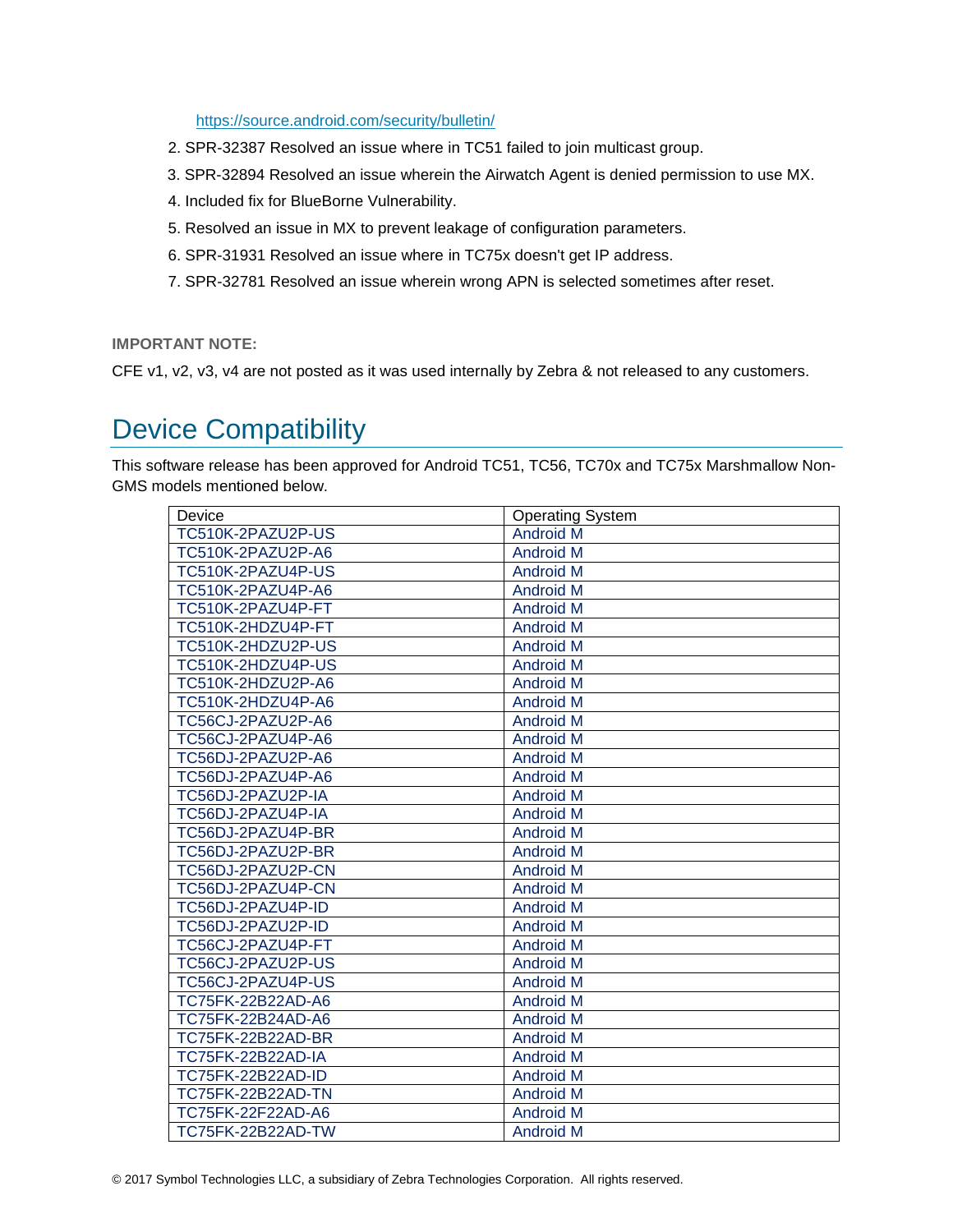| TC75GK-22B22AD-A6        | <b>Android M</b> |
|--------------------------|------------------|
| TC75GK-22B24AD-A6        | <b>Android M</b> |
| TC75GK-22F22AD-A6        | <b>Android M</b> |
| TC700K-02B22B0-A6        | Android M        |
| TC700K-02B24B0-A6        | Android M        |
| TC75EK-22B22AB-US        | Android M        |
| <b>TC75EK-22F22AB-US</b> | <b>Android M</b> |
| <b>TC75EK-22B22AF-US</b> | <b>Android M</b> |
| TC75EK-22B24AB-US        | <b>Android M</b> |

## <span id="page-2-0"></span>Component Contents

| Component / Description     | Version                    |
|-----------------------------|----------------------------|
| <b>Product Build Number</b> | 01-21-04.1-MN-00-UPDATE006 |
| <b>Android Version</b>      | 6.0.1                      |
| <b>WLAN</b>                 | FUSION BA 2 02.0.8.012 M   |
| MX version                  | 7.0.2.1                    |

#### <span id="page-2-1"></span>Installation Requirements

- ADB installed on the PC (including adb drivers)
- USB debugging turned ON (from Developer options)
- TC51/TC56/TC70x/TC75x has at least:
	- o Version 01-21-04.1 build

#### <span id="page-2-2"></span>Installation Instructions

BEFORE UPDATING THE OS IMAGE, EXTERNAL POWER MUST BE APPLIED TO THE TERMINAL VIA USB CHARGING CABLE OR CRADLE.

PLEASE ENSURE BATTERY LEVEL IS > 30%

#### CFE software update procedure for TC51, TC56, TC70x and TC75x:

- 1. Plug the TC51/TC56/TC70x/TC75x into the USB & Charging Cable and then the Cable to the PC. If you have a Cradle with USB connectivity, connect it now.
- 2. You may need to pull down the top menu and if you see "USB for charging", touch it and then change it to "File transfers".
- 3. Open Command Prompt, run *"adb devices"* and check to see if you are able to see the device's serial number… If yes, proceed… if not you will need to get the PC set up with the proper drivers or install an External SD Card.
- 4. On device you will see "USB for Charging" USB applet popup, once connected to any windows PC, click on this and change to "File Transfer" this way your PC will see Internal Storage Folder of the Device.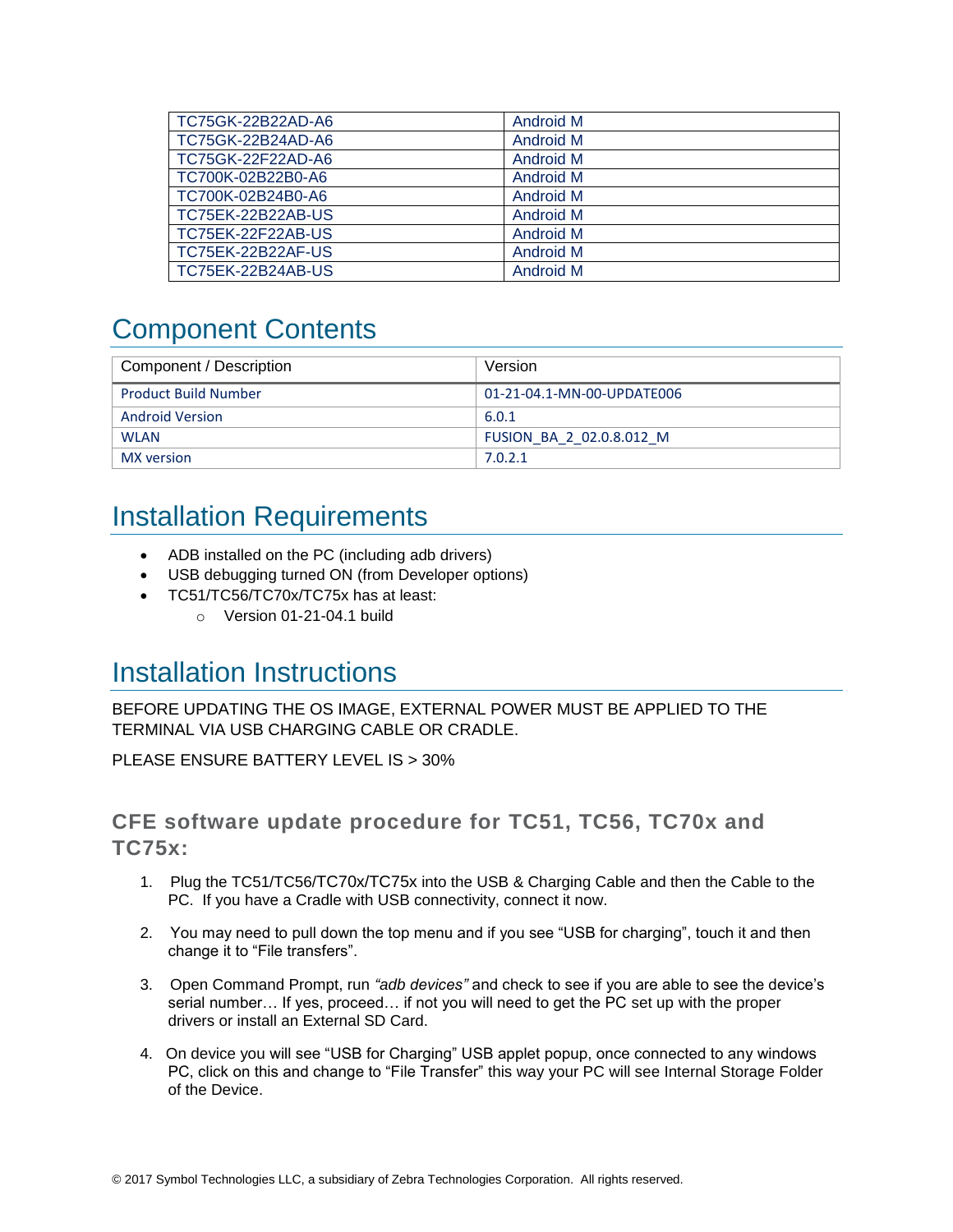- a. *Note*: If you have an External SD Card installed, you can drag & drop the files on that card to perform the Recovery update that way… if not, continue with the ADB Sideload.
- ❖ Download Image CFE-TC51\_TC56\_TC70x\_TC75x-M-XX-21-04.01-N-00-06.zip
- 5. Entering into Recovery Mode
	- a. Choice 1: In Command Prompt, type *"adb reboot recovery" and click enter*.
	- b. Choice 2:
		- Reset and hold PTT key
		- When Zebra Technologies logo appears on the screen Release the PTT Key
- 6. Your TC51/TC56/TC70x/TC75x will reboot and put you on the Android Recovery screen.
- 7. if applying update via Sideload Method
	- a. Use the Volume + and to highlight, *"Apply update from ADB"* and press the Power Key to select it
- 8. if applying update via External SD card
	- a. Use the Volume + and to highlight "Apply update from SD card" and press the Power Key to select it
	- b. Use the Volume + and to highlight package CFE-TC51\_TC56\_TC70x\_TC75x-M-XX-21-04.01-N-00-06.zip and press the Power Key to select it.
	- c. Go to Step 10 once above steps are completed
- 9. With your Command Prompt open, type *"adb sideload" and add a space and then* drag and drop the CFE-TC51\_TC56\_TC70x\_TC75x-M-XX-21-04.01-N-00-06.zip on to it and click enter.
	- a. Your PC screen will show files being installed and a little blue horizontal progress bar on your device will show status… and after about 6 minutes it should be done and you should be back at the Android Recovery screen.
- 10. *"Reboot system now"* is highlighted. Press the Power Key to Reboot.
- 11. At the Home Screen, we need to verify that the BSP upgrade took place and set the Date & Time.
	- Go to "Settings" and scroll down to "About phone" and look at the "Build number". It should display "**01-21-04.1-MN-00-UPDATE006 release keys**". Now you are on the correct BSP.
- 12. Now you are all set to use your **TC51/TC56/TC70x/TC75x**.

## <span id="page-3-0"></span>Downloadable Software Included in this Release

| <b>Filename</b>              | Description                                              |
|------------------------------|----------------------------------------------------------|
| CFE-TC51 TC56 TC70x TC75x-M- | OTA incremental CFE v6 update software for Non-GMS       |
| XX-21-04.1-N-00-06.zip       | build compatible for TC51, TC56, TC70x & TC75x products. |